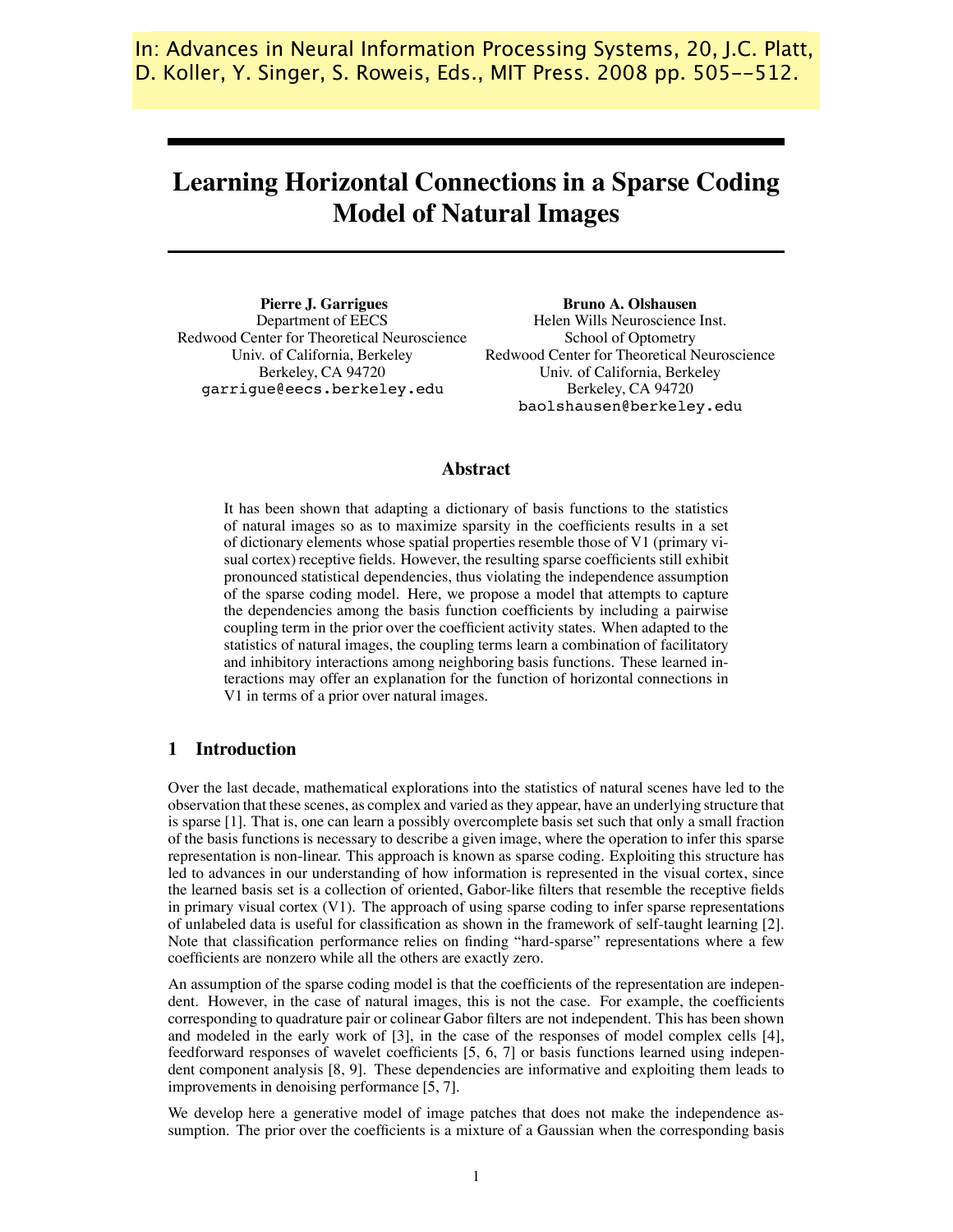function is active, and a delta function centered at zero when it is silent as in [10]. We model the binary variables or "spins" that control the activation of the basis functions with an Ising model, whose coupling weights model the dependencies among the coefficients. The representations inferred by this model are also "hard-sparse", which is a desirable feature [2].

Our model is motivated in part by the architecture of the visual cortex, namely the extensive network of horizontal connections among neurons in V1 [11]. It has been hypothesized that they facilitate contour integration [12] and are involved in computing border ownership [13]. In both of these models the connections are set *a priori* based on geometrical properties of the receptive fields. We propose here to learn the connection weights in an unsupervised fashion. We hope with our model to gain insight into the the computations performed by this extensive collateralsystem and compare our findings to known physiological properties of these horizontal connections. Furthermore, a recent trend in neuroscience is to model networks of neurons using Ising models, and it has been shown to predict remarkably well the statistics of groups of neurons in the retina [14]. Our model gives a prediction for what is expected if one fits an Ising model to future multi-unit recordings in V1.

## **2 A non-factorial sparse coding model**

Let  $x \in \mathbb{R}^n$  be an image patch, where the  $x_i$ 's are the pixel values. We propose the following generative model:

$$
x = \Phi a + \nu = \sum_{i=1}^{m} a_i \varphi_i + \nu,
$$

where  $\Phi = [\varphi_1 \dots \varphi_m] \in \mathbb{R}^{n \times m}$  is an overcomplete transform or basis set, and the columns  $\varphi_i$ are its basis functions.  $\nu \sim \mathcal{N}(0, \epsilon^2 I_n)$  is small Gaussian noise. Each coefficient  $a_i = \frac{s_i+1}{2} u_i$  is a Gaussian scale mixture (GSM). We model the multiplier s with an Ising model, i.e.  $s \in \{-1,1\}^m$ has a Boltzmann-Gibbs distribution  $p(s) = \frac{1}{Z}e^{\frac{1}{2}s^T W s + b^T s}$ , where Z is the normalization constant. If the spin  $s_i$  is down  $(s_i = -1)$ , then  $a_i = 0$  and the basis function  $\varphi_i$  is silent. If the spin  $s_i$  is up  $(s<sub>i</sub> = 1)$ , then the basis function is active and the analog value of the coefficient  $a<sub>i</sub>$  is drawn from a Gaussian distribution with  $u_i \sim \mathcal{N}(0, \sigma_i^2)$ . The prior on a can thus be described as a "hard-sparse" prior as it is a mixture of a point mass at zero and a Gaussian.

The corresponding graphical model is shown in Figure 1. It is a chain graph since it contains both undirected and directed edges. It bears similarities to [15], which however does not have the intermediate layer  $a$  and is not a sparse coding model. To sample from this generative model, one first obtains a sample s from the Ising model, then samples coefficients a according to  $p(a \mid s)$ , and then x according to  $p(x | a) \sim \mathcal{N}(\Phi a, \epsilon^2 I_n)$ .



Figure 1: Proposed graphical model

The parameters of the model to be learned from data are  $\theta = (\Phi, (\sigma_i^2)_{i=1..m}, W, b)$ . This model does not make any assumption about which linear code  $\Phi$  should be used, and about which units should exhibit dependencies. The matrix  $W$  of the interaction weights in the Ising model describes these dependencies.  $W_{ij} > 0$  favors positive correlations and thus corresponds to an excitatory connection, whereas  $W_{ij} < 0$  corresponds to an inhibitory connection. A local magnetic field  $b_i < 0$  favors the spin  $s_i$  to be down, which in turn makes the basis function  $\varphi_i$  mostly silent.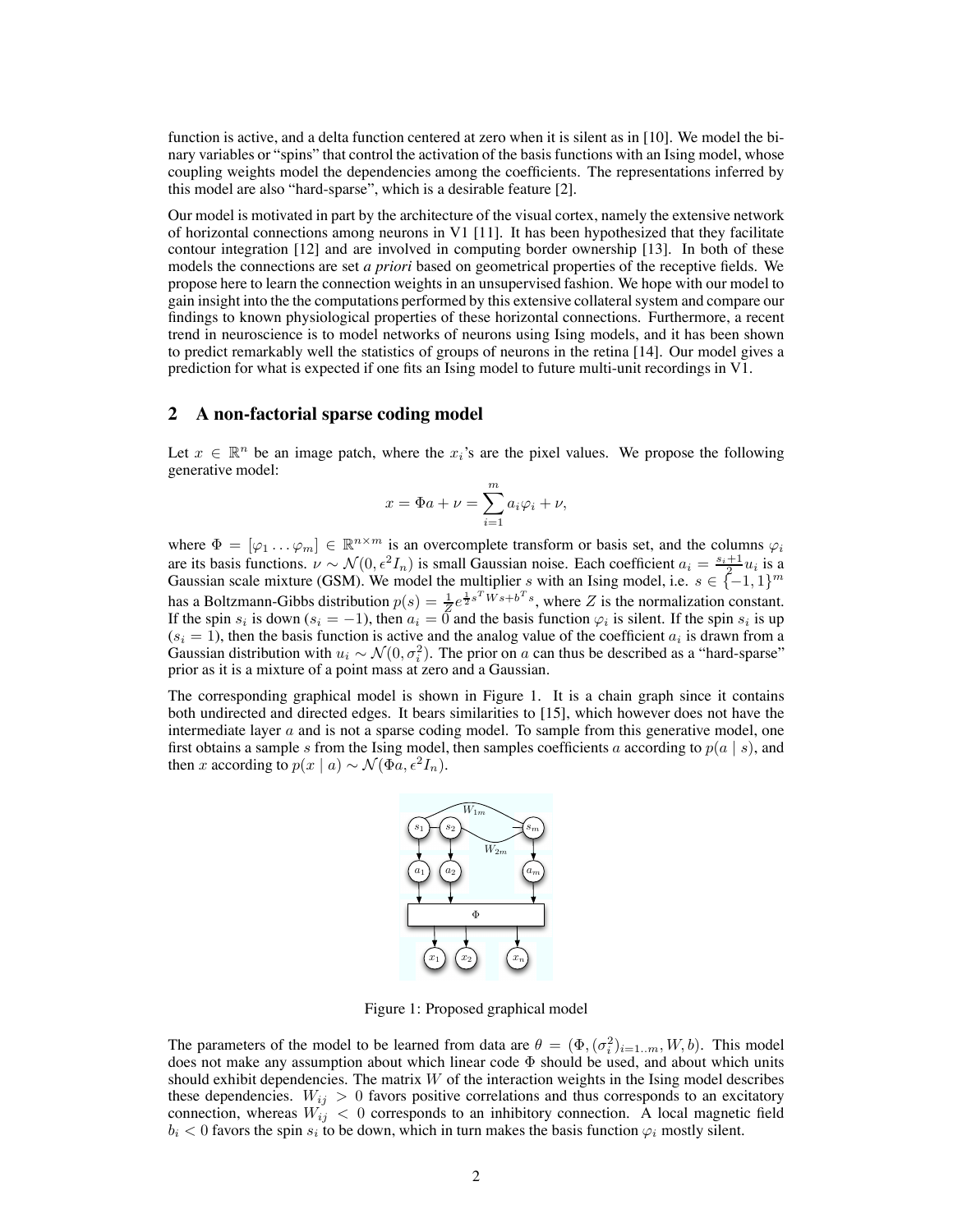## **3 Inference and learning**

#### **3.1 Coefficient estimation**

We describe here how to infer the representation  $a$  of an image patch  $x$  in our model. To do so, we first compute the maximum a posteriori (MAP) multiplier s (see Section 3.2). Indeed, a GSM model reduces to a linear-Gaussian model conditioned on the multiplier s, and therefore the estimation of  $a$  is easy once  $s$  is known.

Given  $s = \hat{s}$ , let  $\Gamma = \{i : \hat{s}_i = 1\}$  be the set of active basis functions. We know that  $\forall i \notin \Gamma$ ,  $a_i = 0$ . Hence, we have  $x = \Phi_{\Gamma} a_{\Gamma} + \nu$ , where  $a_{\Gamma} = (a_i)_{i \in \Gamma}$  and  $\Phi_{\Gamma} = [(\varphi_i)_{i \in \Gamma}]$ . The model reduces thus to linear-Gaussian, where  $a_{\Gamma} \sim \mathcal{N}(0, H = \text{diag}((\sigma_i^2)_{i \in \Gamma}))$ . We have  $a_{\Gamma} \mid x, \hat{s} \sim \mathcal{N}(\mu, K)$ , where  $K = (\epsilon^{-2}\Phi_{\Gamma}\Phi_{\Gamma}^{T} + H^{-1})^{-1}$  and  $\mu = \epsilon^{-2}K\Phi_{\Gamma}^{T}x$ . Hence, conditioned on x and  $\hat{s}$ , the Bayes Least-Square (BLS) and maximum a posteriori (MAP) estimators of  $a_{\Gamma}$  are the same and given by  $\mu$ .

### **3.2 Multiplier estimation**

The MAP estimate of s given x is given by  $\hat{s} = \arg \max_{s} p(s | x)$ . Given s, x has a Gaussian distribution  $\mathcal{N}(0,\Sigma)$ , where  $\Sigma = \epsilon^2 I_n + \sum_{i \in \mathcal{S}} \sum_{i=1}^n \sigma_i^2 \varphi_i \varphi_i^T$ . Using Bayes' rule, we can write  $p(s | x) \propto p(x | s) p(s) \propto e^{-E_x(s)}$ , where

$$
E_x(s) = \frac{1}{2}x^T \Sigma^{-1} x + \frac{1}{2} \log \det \Sigma - \frac{1}{2} s^T W s - b^T s.
$$

We can thus compute the MAP estimate using Gibbs sampling and simulated annealing. In the Gibbs sampling procedure, the probability that node i changes its value from  $s_i$  to  $\bar{s_i}$  given x, all the other nodes  $s_{\neg i}$  and at temperature T is given by

$$
p(s_i \to \bar{s}_i | s_{\neg i}, x) = \left(1 + \exp\left(-\frac{\Delta E_x}{T}\right)\right)^{-1},
$$

where  $\Delta E_x = E_x(s_i, s_{\neg i}) - E_x(\bar{s}_i, s_{\neg i})$ . Note that computing  $E_x$  requires the inverse and the determinant of  $\Sigma$ , which is expensive. Let  $\Sigma$  and  $\Sigma$  be the covariance matrices corresponding to the proposed state  $(\bar{s}_i, s_{\neg i})$  and current state  $(s_i, s_{\neg i})$  respectively. They differ only by a rank 1 matrix, i.e.  $\overline{\Sigma} = \Sigma + \alpha \varphi_i \varphi_i^T$ , where  $\alpha = \frac{1}{2} (\overline{s_i} - \overline{s_i}) \sigma_i^2$ . Therefore, to compute  $\Delta E_x$  we can take advantage of the Sherman-Morrison formula

$$
\bar{\Sigma}^{-1} = \Sigma^{-1} - \alpha \Sigma^{-1} \varphi_i (1 + \alpha \varphi_i^T \Sigma^{-1} \varphi_i)^{-1} \varphi_i^T \Sigma^{-1}
$$
\n(1)

and of a similar formula for the log det term

$$
\log \det \bar{\Sigma} = \log \det \Sigma + \log \left( 1 + \alpha \varphi_i^T \Sigma^{-1} \varphi_i \right). \tag{2}
$$

Using (1) and (2)  $\Delta E_x$  can be written as

$$
\Delta E_x = \frac{1}{2} \frac{\alpha (x^T \Sigma^{-1} \varphi_i)^2}{1 + \alpha \varphi_i^T \Sigma^{-1} \varphi_i} - \frac{1}{2} \log \left( 1 + \alpha \varphi_i^T \Sigma^{-1} \varphi_i \right) + (\bar{s_i} - s_i) \left( \sum_{j \neq i} W_{ij} s_j + b_i \right).
$$

The transition probabilities can thus be computed efficiently, and if a new state is accepted we update  $\Sigma$  and  $\Sigma^{-1}$  using (1).

## **3.3 Model estimation**

Given a dataset  $\mathcal{D} = \{x^{(1)}, \ldots, x^{(N)}\}$  of image patches, we want to learn the parameters  $\theta =$  $(\Phi, (\sigma_i^2)_{i=1..m}, W, b)$  that offer the best explanation of the data. Let  $p^*(x) = \frac{1}{N} \sum_{i=1}^{N} \delta(x - x^{(i)})$ be the empirical distribution. Since in our model the variables  $a$  and  $s$  are latent, we use a variational expectation maximization algorithm [16] to optimize  $\theta$ , which amounts to maximizing a lower bound on the log-likelihood derived using Jensen's inequality

$$
\log p(x \mid \theta) \geq \sum_{s} \int_{a} q(a, s \mid x) \log \frac{p(x, a, s \mid \theta)}{q(a, s \mid x)} da,
$$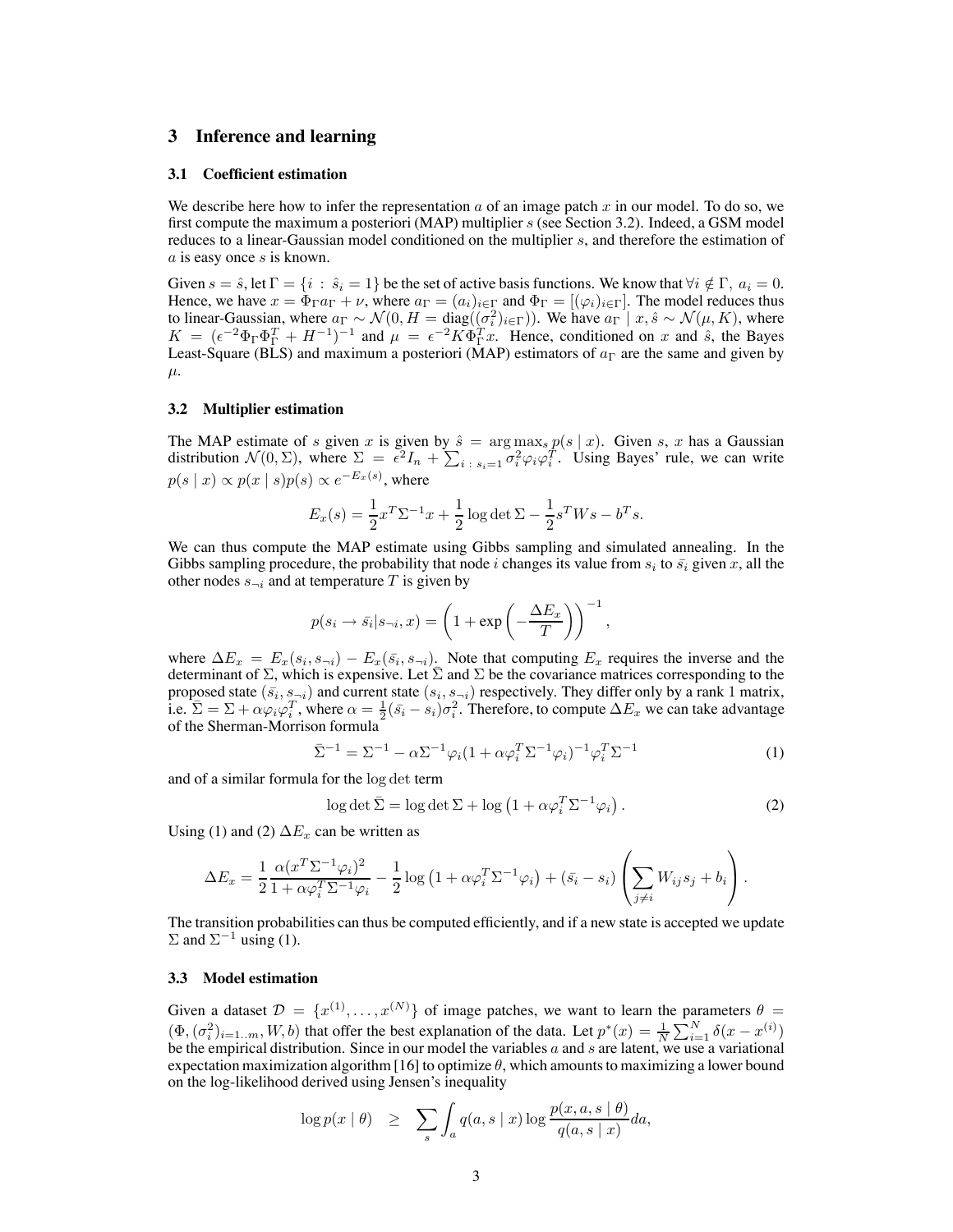where  $q(a, s \mid x)$  is a probability distribution. We restrict ourselves to the family of point mass distributions  $\mathcal{Q} = \{q(a, s \mid x) = \delta(a - \hat{a})\delta(s - \hat{s})\}$ , and with this choice the lower bound on the log-likelihood of  $D$  can be written as

$$
\mathcal{L}(\theta, q) = \mathbb{E}_{p^*}[\log p(x, \hat{a}, \hat{s} | \theta)]
$$
\n
$$
= \underbrace{\mathbb{E}_{p^*}[\log p(x | \hat{a}, \Phi)]}_{\mathcal{L}_{\Phi}} + \underbrace{\mathbb{E}_{p^*}[\log p(\hat{a} | \hat{s}, (\sigma_i^2)_{i=1..m})]}_{\mathcal{L}_{\sigma}} + \underbrace{\mathbb{E}_{p^*}[\log p(\hat{s} | W, b)]}_{\mathcal{L}_{W, b}}.
$$
\n(3)

We perform coordinate ascent in the objective function  $\mathcal{L}(\theta, q)$ .

#### **3.3.1 Maximization with respect to** q

We want to solve  $\max_{q \in \mathcal{Q}} \mathcal{L}(\theta, q)$ , which amounts to finding  $\arg \max_{a,s} \log p(x, a, s)$  for every  $x \in \mathcal{D}$ . This is computationally expensive since s is discrete. Hence, we introduce two phases in the algorithm.

In the first phase, we infer the coefficients in the usual sparse coding model where the prior over  $a$ is factorial, i.e.  $p(a) = \prod_i p(a_i) \propto \prod_i \exp\{-\lambda S(a_i)\}\.$  In this setting, we have

$$
\hat{a} = \arg \max_{a} p(x|a) \prod_{i} e^{-\lambda S(a_i)} = \arg \min_{a} \frac{1}{2\epsilon^2} ||x - \Phi a||_2^2 + \lambda \sum_{i} S(a_i). \tag{4}
$$

With  $S(a_i) = |a_i|$ , (4) is known as basis pursuit denoising (BPDN) whose solution has been shown to be such that many coefficient of  $\hat{a}$  are exactly zero [17]. This allows us to recover the sparsity pattern  $\hat{s}$ , where  $\hat{s_i} = 2.1[\hat{a_i} \neq 0] - 1 \,\forall i$ . BPDN can be solved efficiently using a competitive algorithm [18]. Another possible choice is  $S(a_i) = \mathbf{1}[a_i \neq 0]$  ( $p(a_i)$  is not a proper prior though), where (4) is combinatorial and can be solved approximately using orthogonal matching pursuits (OMP) [19].

After several iterations of coordinate ascent and convergence of  $\theta$  using the above approximation, we enter the second phase of the algorithm and refine  $\theta$  by using the GSM inference described in Section 3.1 where  $\hat{s} = \arg \max p(s|x)$  and  $\hat{a} = \mathbb{E}[a | \hat{s}, x]$ .

#### **3.3.2 Maximization with respect to** θ

We want to solve  $\max_{\theta} \mathcal{L}(\theta, q)$ . Our choice of variational posterior allowed us to write the objective function as the sum of the three terms  $\mathcal{L}_{\Phi}$ ,  $\mathcal{L}_{\sigma}$  and  $\mathcal{L}_{W,b}$  (3), and hence to decouple the variables  $\Phi$ ,  $(\sigma_i^2)_{i=1..m}$  and  $(W, b)$  of our optimization problem.

**Maximization of**  $\mathcal{L}_{\Phi}$ . Note that  $\mathcal{L}_{\Phi}$  is the same objective function as in the standard sparse coding problem when the coefficients a are fixed. Let  $\{\hat{a}^{(i)}, \hat{s}^{(i)}\}$  be the coefficients and multipliers corresponding to  $x^{(i)}$ . We have

$$
\mathcal{L}_{\Phi} = -\frac{1}{2\epsilon^2} \sum_{i=1}^{N} ||x^{(i)} - \Phi \hat{a}^{(i)}||_2^2 - \frac{Nn}{2} \log 2\pi \epsilon^2.
$$

We add the constraint that  $\|\varphi_i\|_2 \leq 1$  to avoid the spurious solution where the norm of the basis functions grows and the coefficients tend to 0. We solve this  $\ell_2$  constrained least-square problem using the Lagrange dual as in [20].

**Maximization of**  $\mathcal{L}_{\sigma}$ . The problem of estimating  $\sigma_i^2$  is a standard variance estimation problem for a 0-mean Gaussian random variable, where we only consider the samples  $\hat{a}_i$  such that the spin  $\hat{s}_i$  is equal to 1, i.e.

$$
\sigma_i^2 = \frac{1}{\text{card}\{k \; : \; \hat{s}_i^{(k)} = 1\}} \sum_{k \; : \; \hat{s}_i^{(k)} = 1} (\hat{a}_i^{(k)})^2.
$$

**Maximization of**  $\mathcal{L}_{W,b}$ . This problem is tantamount to estimating the parameters of a fully visible Boltzmann machine [21] which is a convex optimization problem. We do gradient ascent in  $\mathcal{L}_{W,b}$ , where the gradients are given by  $\frac{\partial \mathcal{L}_{W,b}}{\partial W_{ij}} = -\mathbb{E}_{p^*}[s_i s_j] + \mathbb{E}_p[s_i s_j]$  and  $\frac{\partial \mathcal{L}_{W,b}}{\partial b_i} = -\mathbb{E}_{p^*}[s_i] + \mathbb{E}_p[s_i]$ . We use Gibbs sampling to obtain estimates of  $\mathbb{E}_p[s_i s_j]$  and  $\mathbb{E}_p[s_i]$ .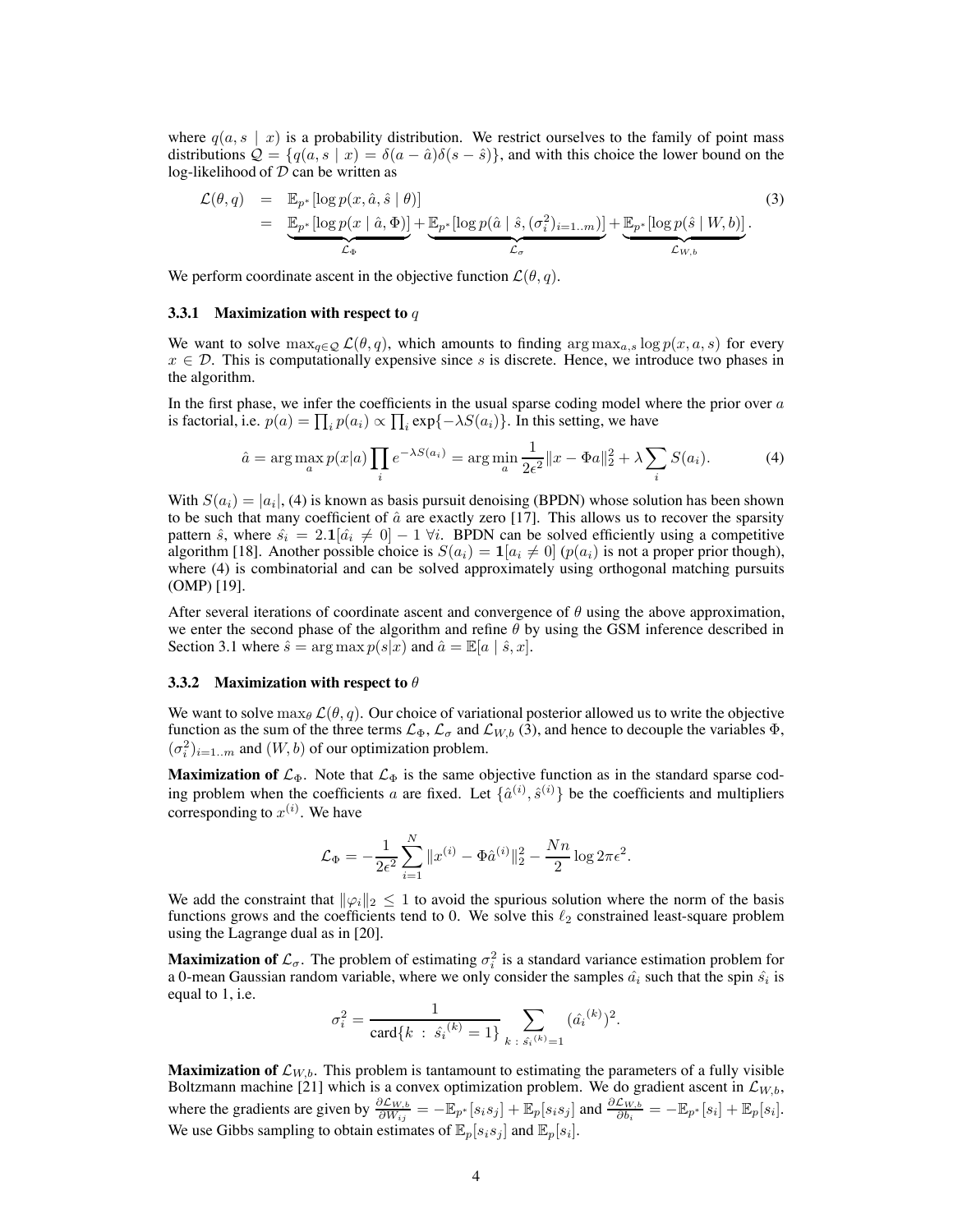Note that since computing the parameters  $(\hat{a}, \hat{s})$  of the variational posterior in phase 1 only depends on  $\Phi$ , we first perform several steps of coordinate ascent in  $(\Phi, q)$  until  $\Phi$  has converged, which is the same as in the usual sparse coding algorithm. We then maximize  $\mathcal{L}_{\sigma}$  and  $L_{W,b}$ , and after that we enter the second phase of the algorithm.

## **4 Recovery of the model parameters**

Although the learning algorithm relies on a method where the family of variational posteriors  $q(a, s)$ x) is quite limited, we argue here that if data  $\mathcal{D} = \{x^{(1)}, \ldots, x^{(N)}\}$  is being sampled according to parameters  $\theta_0$  that obey certain conditions that we describe now, then our proposed learning algorithm is able to recover  $\theta_0$  with good accuracy using phase 1 only.

Let  $\eta$  be the coherence parameter of the basis set which equals the maximum absolute inner product between two distinct basis functions. It has been shown that given a signal that is a sparse linear combination of  $p$  basis functions, BP and OMP will identify the optimal basis functions and their coefficients provided that  $p < \frac{1}{2}(\eta^{-1} + 1)$ , and the sparsest representation of the signal is unique [19]. Similar results can be derived when noise is present ( $\epsilon > 0$ ) [22], but we restrict ourselves to the noiseless case for simplicity. Let  $||s||_1$  be the number of spins that are up. We require  $(W_0, b_0)$ to be such that  $Pr\left(\|s\|_1 < \frac{1}{2}(\eta^{-1} + 1)\right) \approx 1$ , which can be enforced by imposing strong negative biases. A data point  $x^{(i)} \in \mathcal{D}$  thus has a high probability of yielding a unique sparse representation in the basis set  $\Phi$ . Provided that we have a good estimate of  $\Phi$  we can recover its sparse representation using OMP or BP, and therefore identify  $s^{(i)}$  that was used to originally sample  $x^{(i)}$ . That is we recover with high probability all the samples from the Ising model used to generate D, which allows us to recover  $(W_0, b_0)$ .

We provide for illustration a simple example of model recovery where  $n = 7$  and  $m = 8$ . Let  $(e_1, \ldots, e_7)$  be an orthonormal basis in  $\mathbb{R}^7$ . We let  $\Phi_0 = [e_1, \ldots e_7, \frac{1}{\sqrt{2}}]$  $\frac{1}{7} \sum_i e_i$ . We fix the biases  $b_0$  at  $-1.2$  such that the model is sufficiently sparse as shown by the histogram of  $||s||$  in Figure 2, and the weights  $W_0$  are sampled according to a Gaussian distribution. The variance parameters  $\sigma_0$  are fixed to 1. We then generate synthetic data by sampling 100000 data from this model using  $\theta_0$ . We then estimate  $\theta$  from this synthetic data using the variational method described in Section 3 using OMP and phase 1 only. We found that the basis functions are recovered exactly (not shown), and that the parameters of the Ising model are recovered with high accuracy as shown in Figure 2.



Figure 2: Recovery of the model. The histogram of  $||s||_T$  is such that the model is sparse. The parameters  $(W, b)$  learned from synthetic data are close to the parameters  $(W_0, b_0)$  from which this data was generated.

## **5 Results for natural images**

We build our training set by randomly selecting  $16 \times 16$  image patches from a standard set of 10  $512 \times 512$  whitened images as in [1]. It has been shown that change of luminance or contrast have little influence on the structure of natural scenes [23]. As our goal is to uncover this structure, we subtract from each patch its own mean and divide it by its standard deviation such that our dataset is contrast normalized (we do not consider the patches whose variance is below a small threshold). We fix the number of basis functions to 256. In the second phase of the algorithm we only update Φ, and we have found that the basis functions do not change dramatically after the first phase.

Figure 3 shows the learned parameters  $\Phi$ ,  $\sigma$  and b. The basis functions resemble Gabor filters at a variety of orientations, positions and scales. We show the weights  $W$  in Figure 4 according to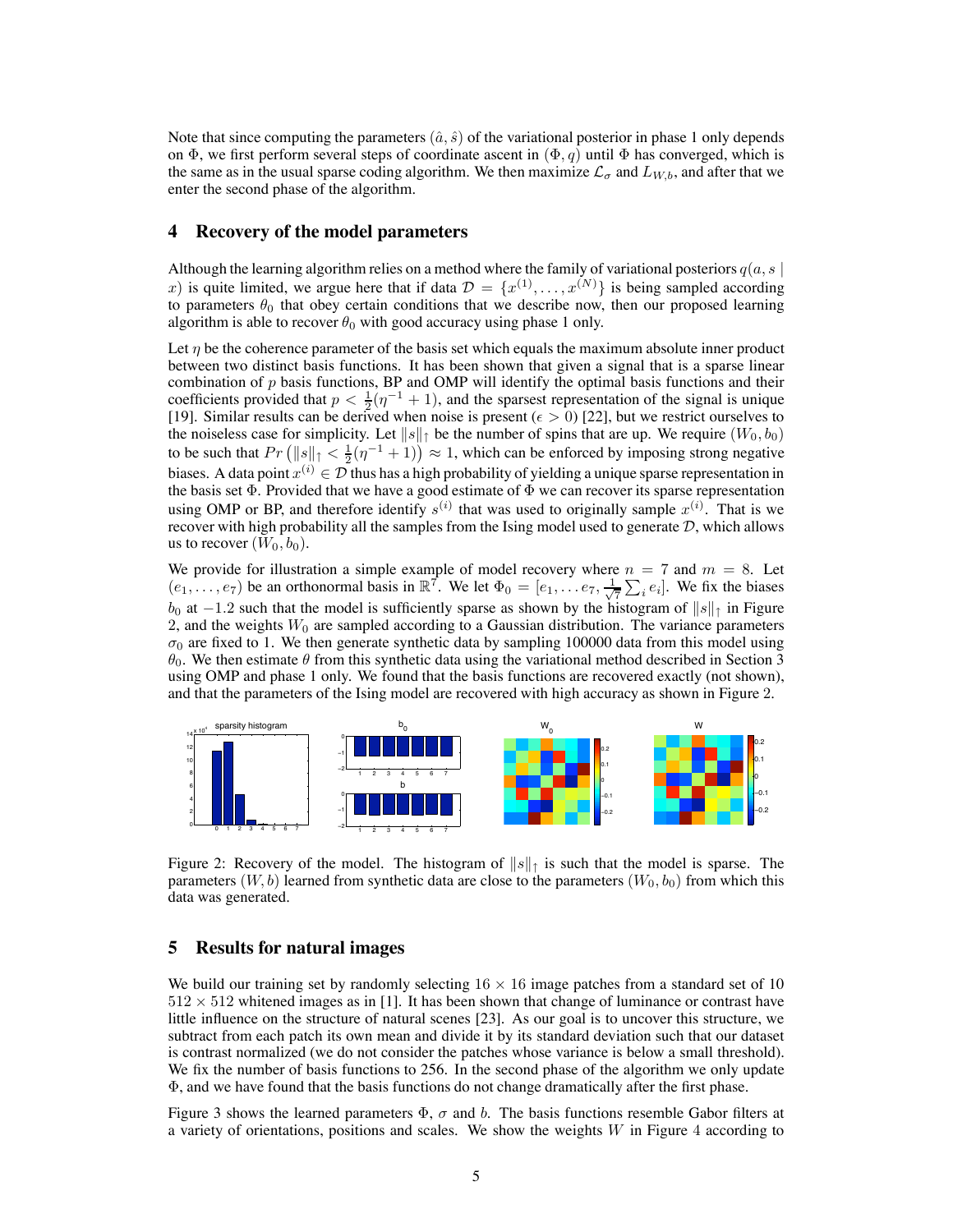

Figure 3: On the left is shown the entire set of basis functions Φ learned on natural images. On the right are the learned variances  $(\sigma_i^2)_{i=1..m}$  (top) and the biases b in the Ising model (bottom).

the spatial properties (position, orientation, length) of the basis functions that are linked together by them. Each basis function is denoted by a bar that indicates its position, orientation, and length within the  $16 \times 16$  patch.



(d) Association fields

Figure 4: (a) (resp. (b)) shows the basis function pairs that share the strongest positive (resp. negative) weights ordered from left to right. Each subplot in (d) shows the association field for a basis function  $\varphi_i$  whose position and orientation are denoted by the black bar. The horizontal connections  $(W_{ij})_{j\neq i}$  are displayed by a set of colored bars whose orientation and position denote those of the basis functions  $\varphi_i$  to which they correspond, and the color denotes the connection strength, where red is positive and blue is negative (see (c),  $W_{ij} < 0$  and  $W_{ik} > 0$ ). We show a random selection of 36 association fields, see *www.eecs.berkeley.edu/ garrigue/nips07.html* for the whole set.

We observe that the connections are mainly local and connect basis functions at a variety of orientations. The histogram of the weights (see Figure 5) shows a long positive tail corresponding to a bias toward facilitatory connections. We can see in Figure 4a,b that the 10 most "positive" pairs have similar orientations, whereas the majority of the 10 most "negative" pairs have dissimilar orientations. We compute for a basis function the average number of basis functions sharing with it a weight larger than 0.01 as a function of their orientation difference in four bins, which we refer to as the "orientation profile" in Figure 5. The error bars are a standard deviation. The resulting orientation profile is consistent with what has been observed in physiological experiments [24, 25].

We also show in Figure 5 the tradeoff between the signal to noise ratio (SNR) of an image patch  $x$ and its reconstruction  $\Phi \hat{a}$ , and the  $\ell_0$  norm of the representation  $\|\hat{a}\|_0$ . We consider  $\hat{a}$  inferred using both the Laplacian prior and our proposed prior. We vary  $\lambda$  (see Equation (4)) and  $\epsilon$  respectively, and average over 1000 patches to obtain the two tradeoff curves. We see that at similar SNR the representations inferred by our model are more sparse by about a factor of 2, which bodes well for compression. We have also compared our prior for tasks such as denoising and filling-in, and have found its performance to be similar to the factorial Laplacian prior even though it does not exploit the dependencies of the code. One possible explanation is that the greater sparsity of our inferred representations makes them less robust to noise. Thus we are currently investigating whether this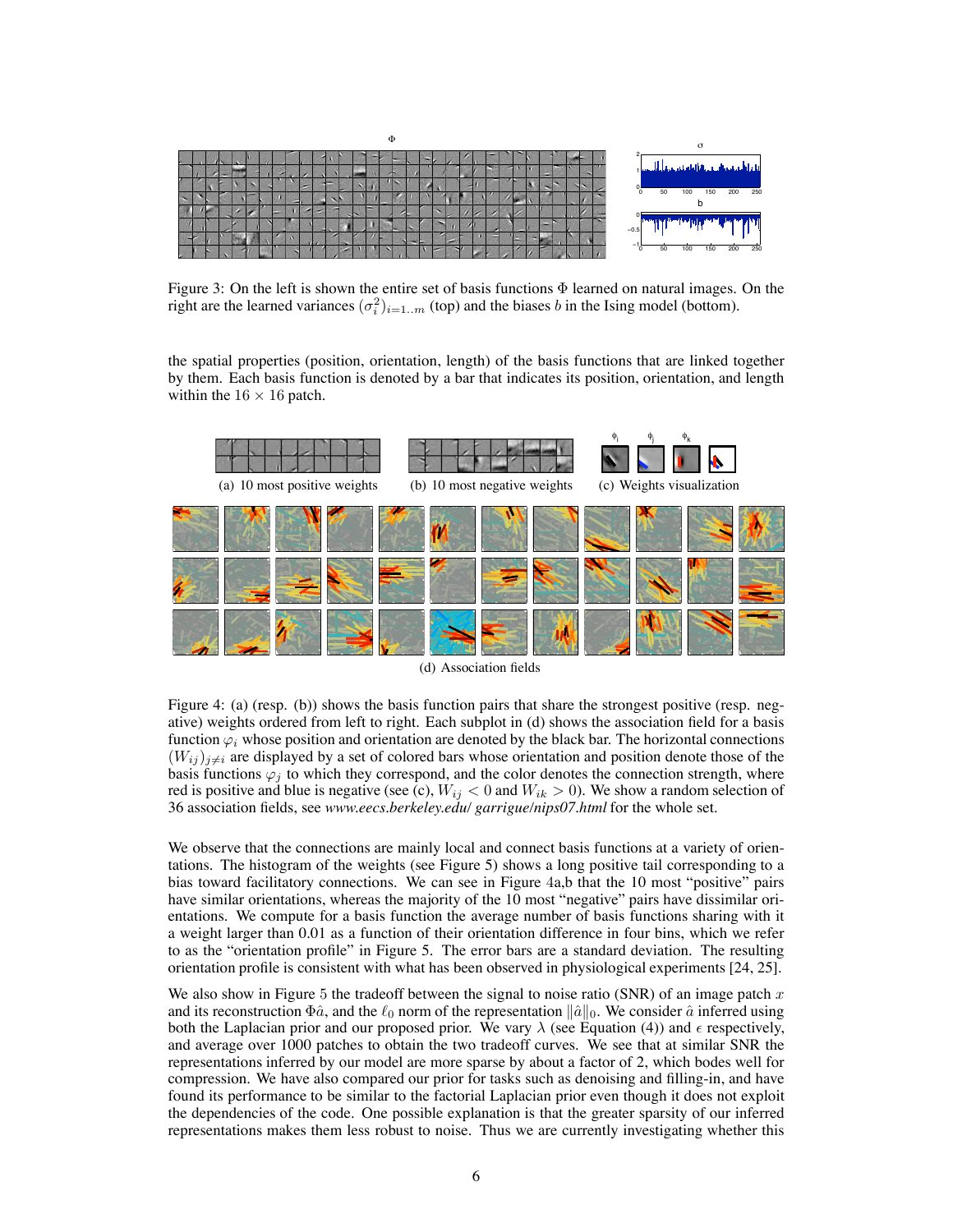property may instead have advantages in the self-taught learning setting in improving classification performance.



Figure 5: Properties of the weight matrix W and comparison of the tradeoff curve SNR -  $\ell_0$  norm between a Laplacian prior over the coefficients and our proposed prior.

To access how much information is captured by the second-order statistics, we isolate a group  $(\varphi_i)_{i\in\Lambda}$  of 10 basis functions sharing strong weights. Given a collection of image patches that we sparsify using (4), we obtain a number of spins  $(\hat{s}_i)_{i \in \Lambda}$  from which we can estimate the empirical distribution  $p_{emp}$ , the Boltzmann-Gibbs distribution  $p_{Ising}$  consistent with first and second order correlations, and the factorial distribution  $p_{fact}$  (i.e. no horizontal connections) consistent with first order correlations. We can see in Figure 6 that the Ising model produces better estimates of the empirical distribution, and results in better coding efficiency since  $KL(p_{emp}||p_{Ising}) = .02$ whereas  $KL(p_{emp}||p_{fact}) = .1$ .



Figure 6: Model validation for a group of 10 basis functions (right). The empirical probabilities of the  $2^{10}$  patterns of activation are plotted against the probabilities predicted by the Ising model (red), the factorial model (blue), and their own values (black). These patterns having exactly three spins up are circled. The prediction of the Ising model is noticably better than that of the factorial model.

## **6 Discussion**

In this paper, we proposed a new sparse coding model where we include pairwise coupling terms among the coefficients to capture their dependencies. We derived a new learning algorithm to adapt the parameters of the model given a data set of natural images, and we were able to discover the dependencies among the basis functions coefficients. We showed that the learned connection weights are consistent with physiological data. Furthermore, the representations inferred in our model have greater sparsity than when they are inferred using the Laplacian prior as in the standard sparse coding model. Note however that we have not found evidence that these horizontal connections facilitate contour integration, as they do not primarily connect colinear basis functions. Previous models in the literature simply assume these weights according to prior intuitions about the function of horizontal connections [12, 13]. It is of great interest to develop new models and unsupervised learning schemes possibly involving attention that will help us understand the computational principles underlying contour integration in the visual cortex.